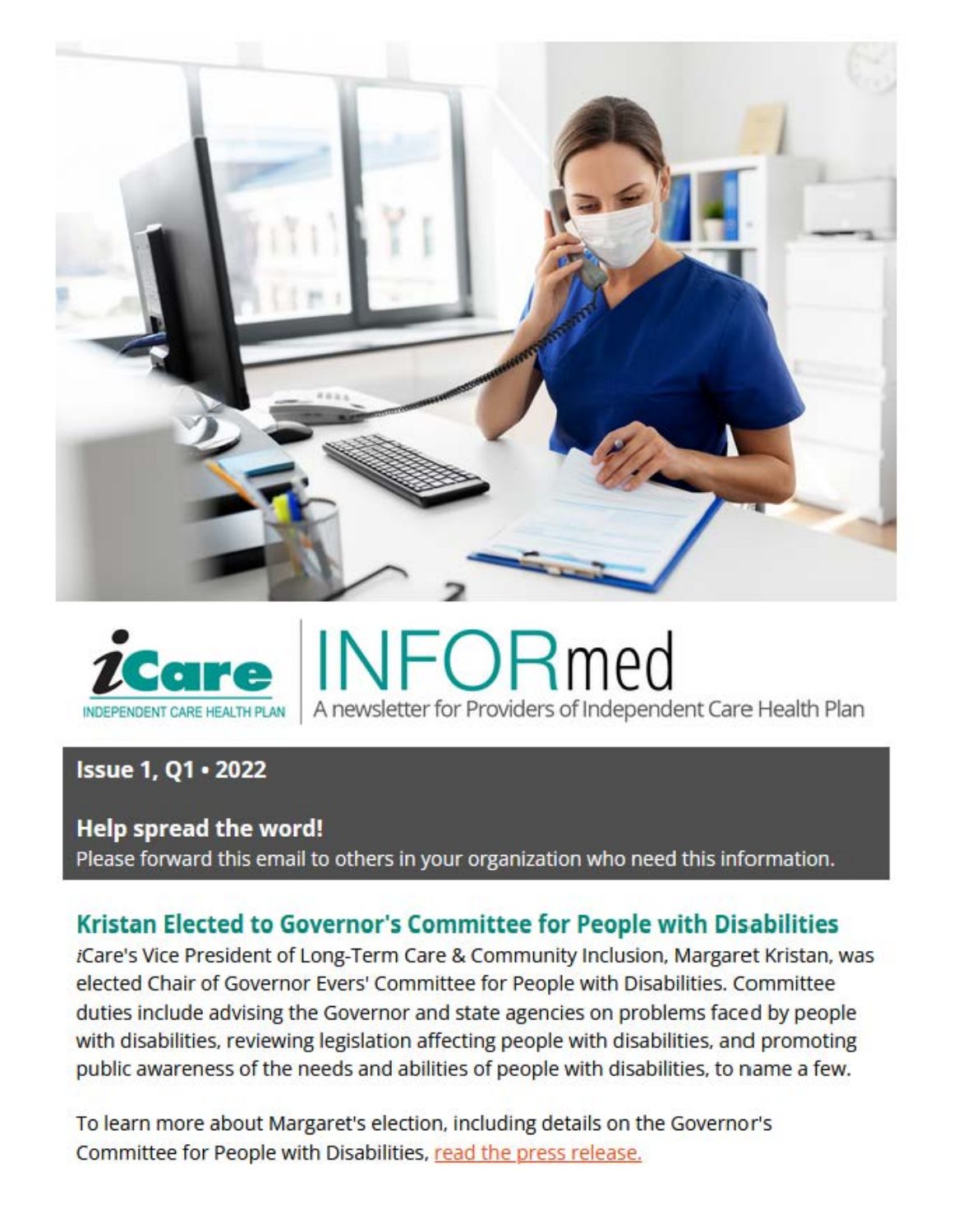# **Join iCare's Credentialing Committee!**

iCare is seeking qualified Medical Doctors (M.D.) to serve on our credentialing committee. The purpose of the credentialing committee is to monitor and maintain standards of the iCare network of participating providers.

The virtual committee meetings are every other month from 7:30 - 9:00 a.m.

Don't miss out on this unique opportunity to collaborate with a managed care company working hard to serve its members with complex health and social needs.

For additional information, including compensation, please reach out t[o Lindsey Bartelt](mailto:lbartelt@icarehealthplan.org)  at 414-918-7517.

### **Medicare Annual Wellness Visits are Engaging Patients and Providers**

As we start to come out of the pandemic, many patients are still hesitant to see a doctor even for potentially serious issues. By offering incentives to patients and providers, however, the iCare Medicare Annual Wellness Visit program is changing behaviors.

### **To help re-engage patients, iCare is offering to reimburse providers up to \$100 in add-on payments for each iCare Medicare Plan (HMO D-SNP) member.**

- Earn a \$50 add-on payment in addition to the Medicare fee-for-service rates for each qualifying Medicare Annual Wellness Visit (AWV) billed under codes 99396. G0402, G0438 or G0439 completed through the end of the federal public health emergency.
- **Earn an additional SSO for submitting medical records** directly to iCare within 30 days of the Medicare Annual Wellness Visit. Please visit the Add-on Payment Program page to review the medical records that need to be submitted.

Members are incentivized to get their Medicare Annual Wellness Visit through ¿Care's Healthy Rewards Program, promoted through our Medicare member newsletters and other ad hoc mailings. Members can earn \$25 (in-person visit) or \$10 (virtual visit). Rewards are deposited on the member's iCare Benefit Card, and they are notified each time they earn an award. Learn more about the Healthy Rewards Program.

### **iCare strongly encourages you to reach out to your patients insured by us to schedule their AWV. If you need assistance with your outreach efforts, please contact us.**

#### **What's Next?**

After you visit the Add-on Payment Program details page on the iCare web site and sign up for the program, you will be contacted by a Network Development Representative to complete your enrollment. Questions? [Email](mailto:netdev@icarehealthplan.org) iCare's Network Development Department.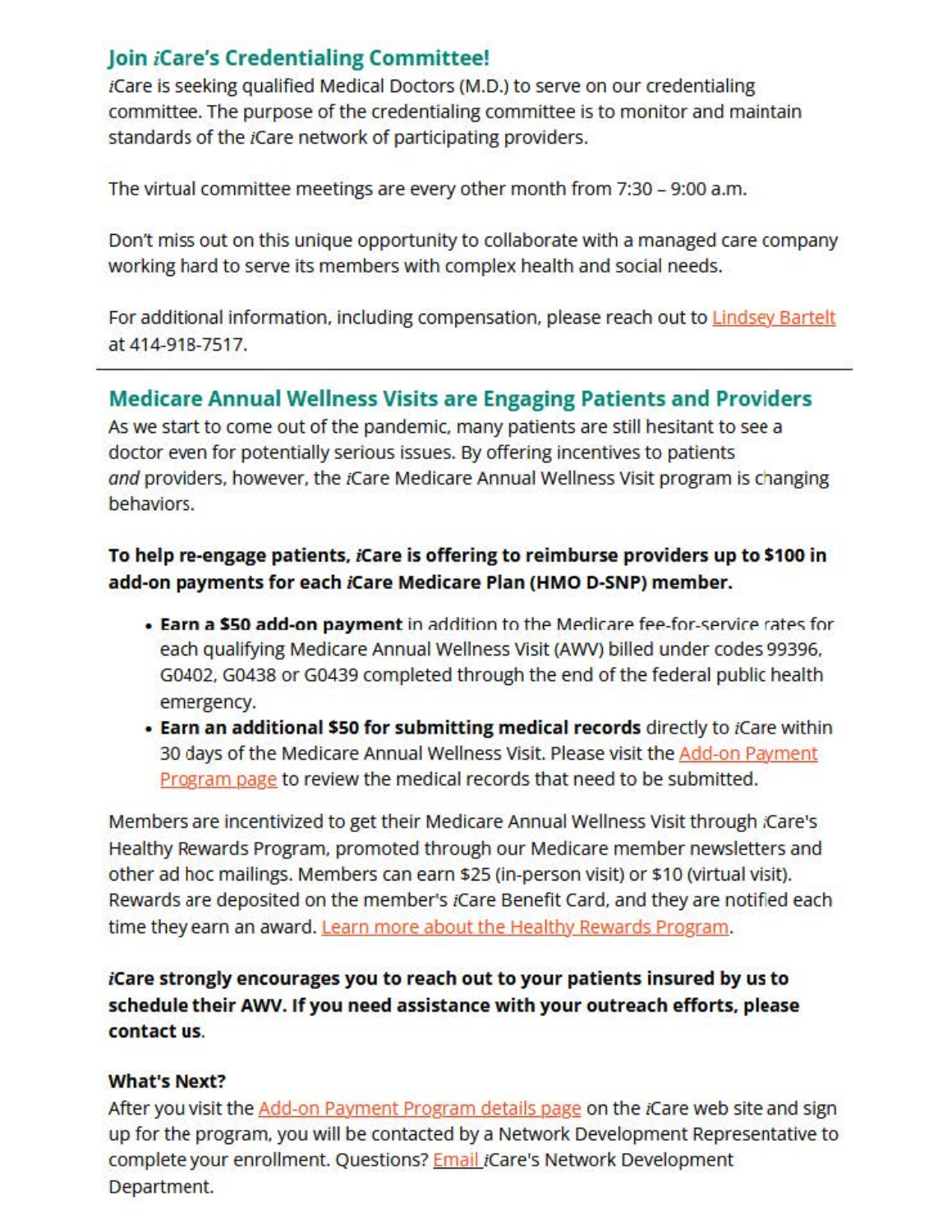The Provider Incentive Program will continue throughout the federal public health emergency. The member Healthy Rewards Program continues through 2022.

# **Civil Rights Compliance — Complete Required Documents**

*i*Care is contractually required by the Wisconsin Department of Health Services (DHS) to obtain a completed Civil Rights Compliance Letter of Assurance (CRC LOA), Appendices **A** 1-A2, and a signed Attestation from all providers it contracts with. This is applicable for the three-year 2022-2025 CRC Plan period.

Additionally, if any provider receives more than \$50,000 in funding from iCare AND has 50 or more employees, they must complete and keep on file the Civil Rights Compliance Plan.

Please visit the **DHS CRC** page for any questions you may have about this requirement.

### **We respectfully request an authorized representative review, complete and execute the 2022 CRC LOA. Appendices A1-A2. and the CRC Plan Attestation; AND the CRC Plan if you meet the criteria listed above:**

- 2022-25 Appendix A [Letter of Assurance, F-001](https://us-ms.gr-cdn.com/getresponse-S9YQt/documents/88be4fa5-e403-480b-bef1-f75f1bffae8e.docx)65
- Appendix A1
- Appendix A2
- • [2022-25 Civil Rights Compliance Plan Attestation](https://us-ms.gr-cdn.com/getresponse-S9YQt/documents/c069f354-94ce-4fbc-9587-7484576f17d0.pdf)

#### CRC Plan Documents:

- [2022-25 Civil Rights Compliance Plan, F-00164](https://us-ms.gr-cdn.com/getresponse-S9YQt/documents/49ea68ec-08cf-4f20-a1c5-1212d9219b8e.docx)
- 2022-25 Civil Rights Compliance Requirements, P-00164

**Please return the fully executed documents via [e-mail a](mailto:compliance@icarehealthplan.org)s soon as possible. If you are a newly contracted provider, please return these documents within 15 days of signing a new contract/agreement.** 

# **American Rescue Plan Act: Extra Funding for Home and Community-Based Service Providers**

President Biden signed the American Rescue Plan Act (ARPA) into law on March 11, 2021. The act provides a total of \$1.9 trillion in economic stimulus to aid the recovery from the COVID-19 pandemic. Of the \$350 billion earmarked for state, local, tribal, and territorial governments, Wisconsin will receive \$2.5 billion. Per ARPA, states are required to reinvest the additional 10% in federal funding to support and strengthen Home and Community-Based Services (HCBS). As part of a comprehensive plan to invest in HCBS services, Wisconsin's plan for the additional HCBS ARPA funding included a 5% rate increase for HCBS services effective January 1, 2022.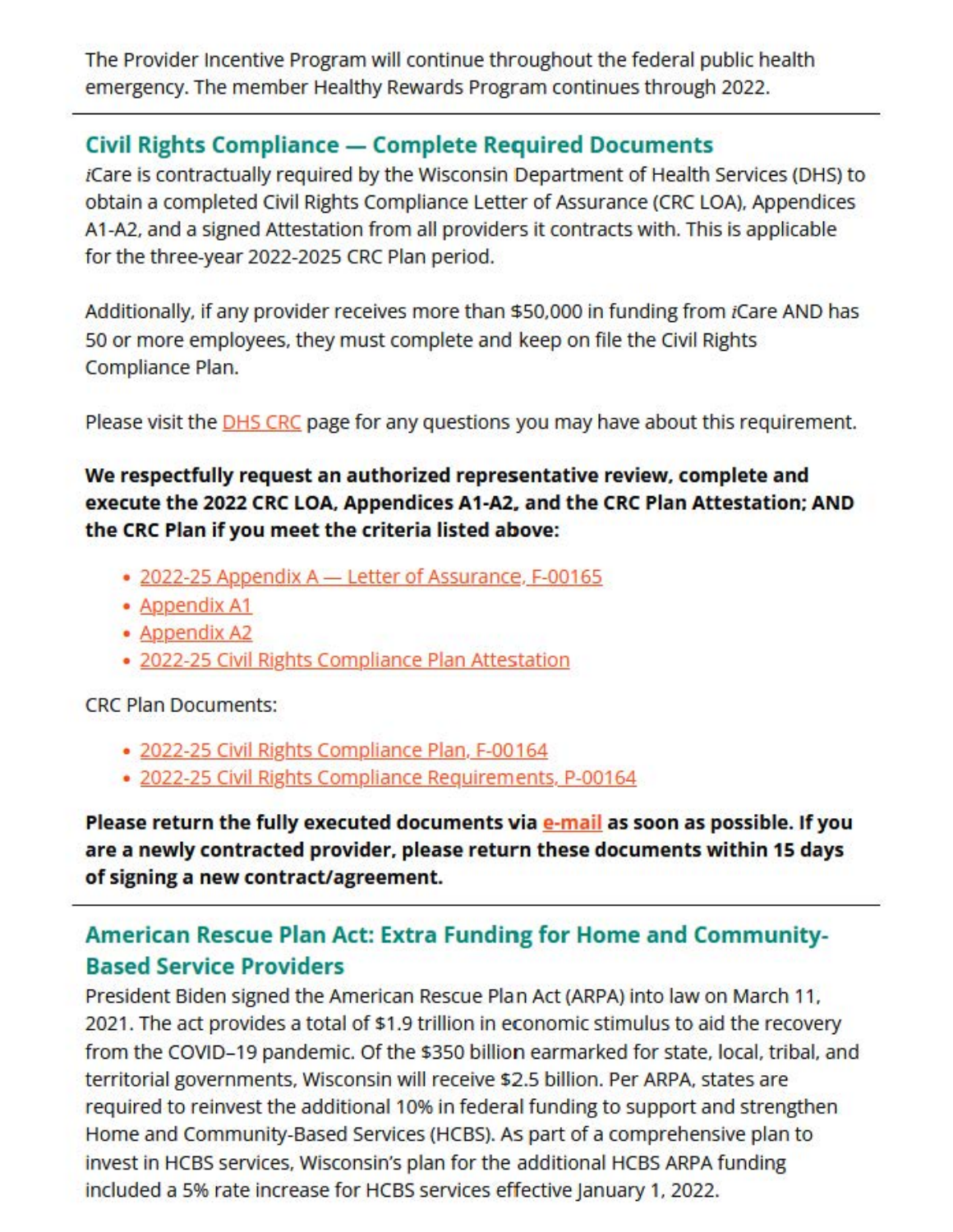The 5% increase applies to service categories across BadgerCare Plus. SSI Managed Care, Children's Long-Term Support, Family Care, Family Care Partnership, Medicaid fee-for-service state plan services. IRIS, and PACE. Managed care entities, including iCare, will be required through their contracts with the Department to increase their provider rates for the eligible services by 5% for dates of service effective January 1. 2022.

To read more about ARPA and provider types receiving this increase, please [read the](https://us-ms.gr-cdn.com/getresponse-S9YQt/documents/b3b7cd06-8343-4715-8247-498853fd857a.pdf)  [communication from DHS on the ARPA 5% HCBS Rate Increase.](https://us-ms.gr-cdn.com/getresponse-S9YQt/documents/b3b7cd06-8343-4715-8247-498853fd857a.pdf) 

## **Share Your Thoughts with OHS on the Current 100 Service System in Wisconsin**

The State of Wisconsin's Department of Human Services (DHS) asked the University of New Hampshire's Institute on Disability (100) to conduct an evaluation of how the current service system in Wisconsin serves individuals with an Intellectual or Developmental Disability (IDD) and mental/behavioral health challenges. This survey is designed to look at the services currently available in your state and where they might need to be strengthened or improved.

DHS is hoping to collect as many responses as possible from individuals working in any aspect of the service system (mental health, ID/DD services, education, drug/alcohol treatment, hospitals, justice, child protection, etc.) as well as from family members and service users.

Please take a few minutes to complete [the survey](https://unh.az1.qualtrics.com/jfe/form/SV_72vssgcOOb1xl2K). Please forward to as many people within your organization and/or contact list as possible and ask them to complete it and forward it as well.

If you have any problems with the survey, please email ann.klein@unh.edu

The 100 Team appreciates your help as they work to improve services in Wisconsin for individuals with IDD and their families.

# **Digital ForwardHealth and SeniorCare Cards Available for Members in the MYACCESS Mobile App**

Effective December 2021, BadgerCare Plus, Medicaid. and SeniorCare members with a MyACCESS account can access digital versions of their ForwardHealth cards in the MyACCESS mobile app. Members can also save PDFs and print out paper copies of their cards from the app.

**Note:** Members who are enrolled through Express Enrollment will not be able to view their temporary cards in the app.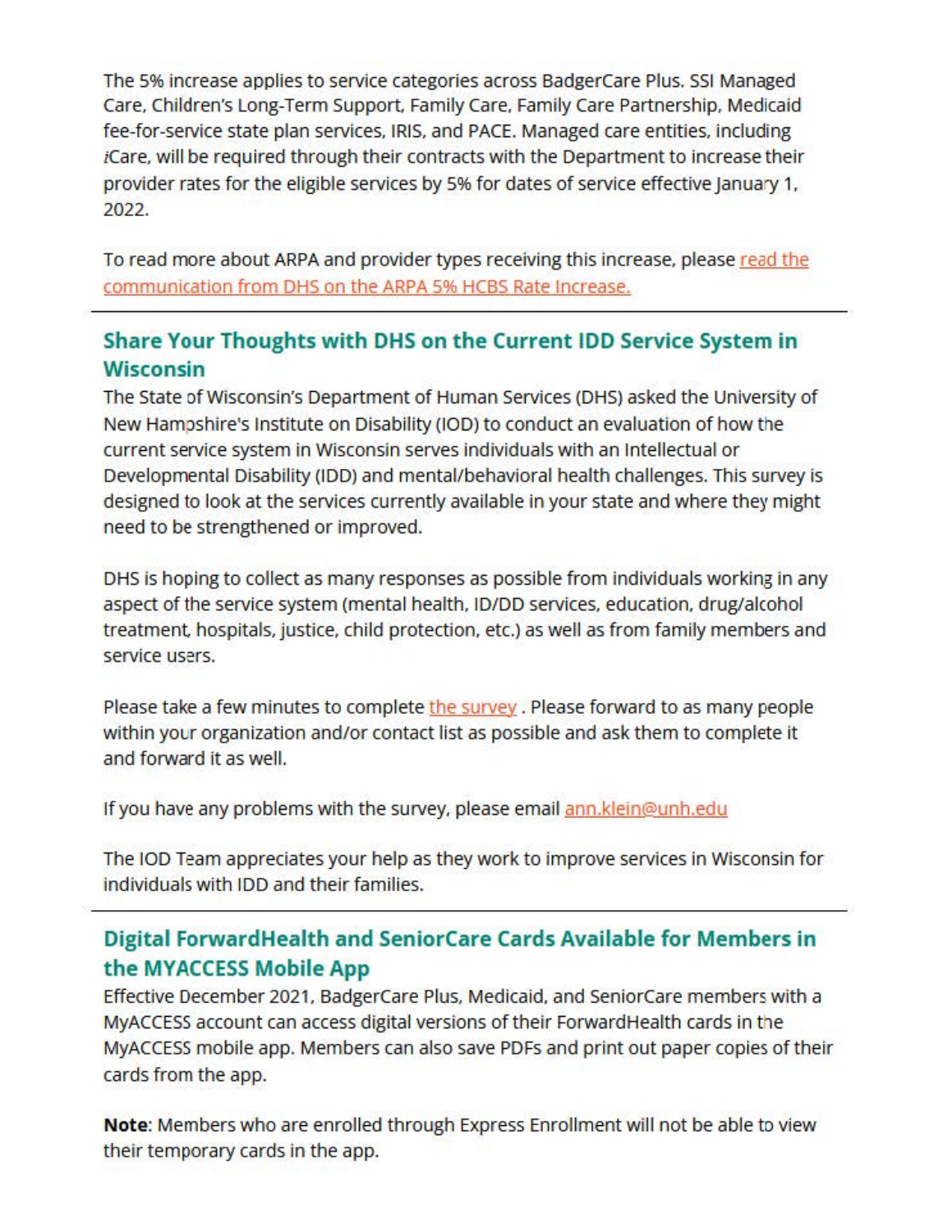The digital versions and paper printouts of the cards are identical to the physical cards for the purposes of accessing Medicaid-covered services. A digital or printed version of a Forward Health or SeniorCare card is a valid version of the card and should not be treated any differently from a physical ForwardHealth or SeniorCare card. If a provider requires a version of the card for their files, they can ask the member to bring a printed version to the visit or email a PDF version. Providers may not deny services based solely on a member showing a digital or printed card.

Just as with a physical card, possession of a printed or digital ForwardHealth or SeniorCare card does not guarantee that the member is currently enrolled in BadgerCare Plus. Wisconsin Medicaid. or SeniorCare. The MyACCESS mobile app displays a banner when a member is not currently enrolled in a ForwardHealth program. Providers should continue to check the Wisconsin Electronic Verification System to ensure the member is covered. Use of the Electronic Verification System has not changed.

Example digital ForwardHealth and SeniorCare cards are shown below.



An example ForwardHealth card PDF is shown below.

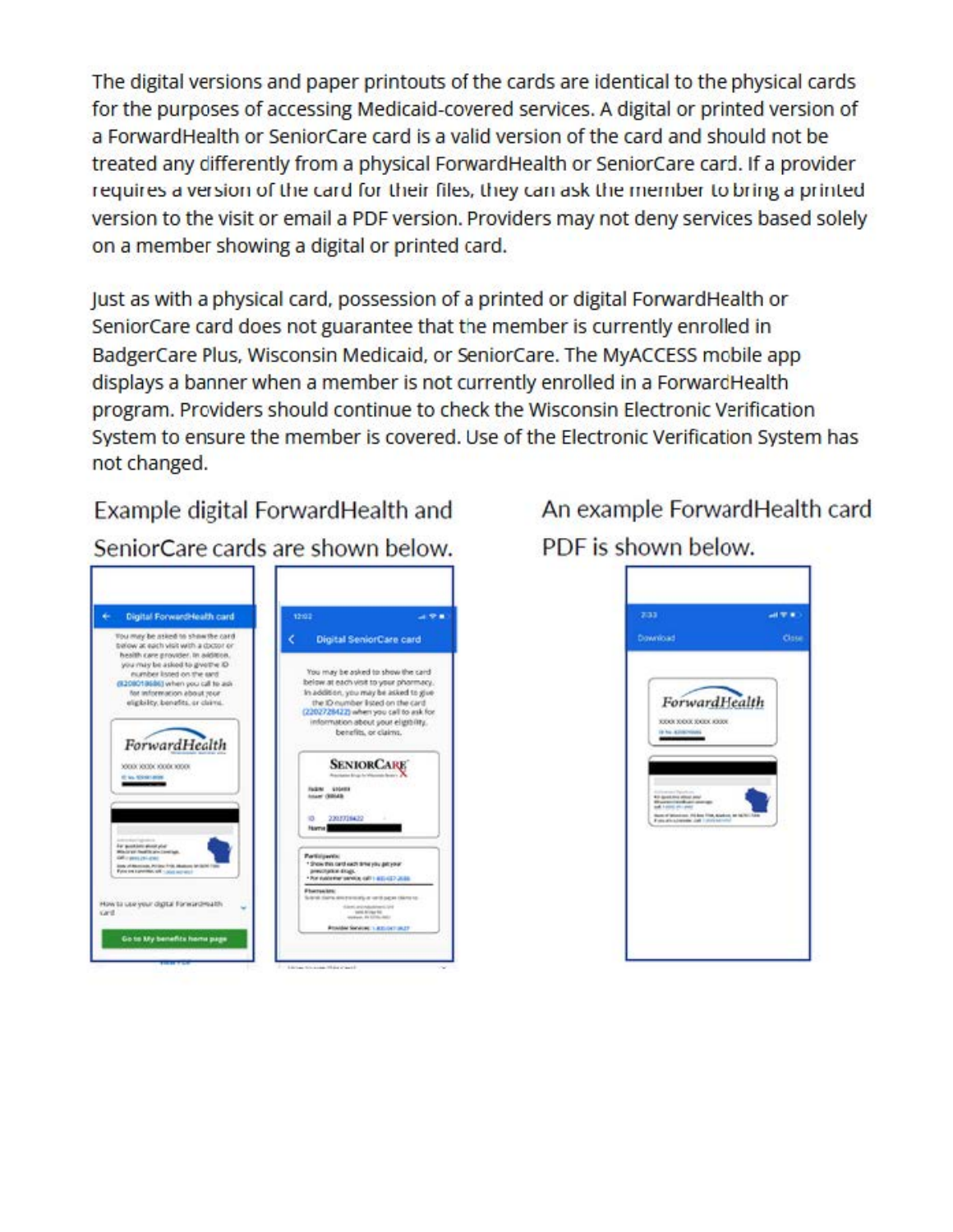## **News Briefs**

#### **BadgerCare Plus Provider Reminders**

- The Centers for Disease Control (CDC) recommends HPV vaccination for children at ages 11 or 12 years (even if the child is not sexually active) to protect against HPV infections that can cause some cancers later in life. Vaccination can be started at age 9 and is recommended through age 26 years for those who did not get adequately vaccinated when they were younger. Research shows that healthcare professionals are parents' most trusted source of information about the HPV vaccine. The iCare BadgerCare Plus Team encourages providers to recommend [HPV vaccination in the same way and on the same day t](https://www.cdc.gov/hpv/hcp/answering-questions.html)hat they recommend other vaccines for adolescents.
- Lead Screenings During the next well-child exam with your patients, please remind the parents if their child is under 2 years old to do a lead screening. Your patients should be screened for blood lead levels at 12 and 24 months of age.

#### **Provider Forms/Surveys**

*i*Care contracted Supportive Home Care and Residential Care providers receive a monthly email from our Network Development department. This email includes a link to a form to report to iCare either your current capacity to accept new referrals. or current or upcoming vacancies depending on your provider type. Please watch for the email and take a few moments to complete the survey. Thank you.

#### **Provider Reference Manual**

These documents are a provider's primary resource to efficiently conduct transactions related to iCare members. Please download and save a copy for your reference.

- [Medicaid/Medicare Reference Manual](https://www.icarehealthplan.org/Files/Resources/PROVIDER-DOCS/Provider_Reference_Manual) (Last updated February 2022)
- Family Care Partnership Manual (Last updated February 2022)

Future versions will be posted to our provider web page (scroll down half way on this page and click on the appropriate button), sent out through a INFORmed News Brief (email blast), and also included in this e-newsletter.

### **Provider Demographic/Affiliation Changes**

Has any of your information changed? We strive to keep our records and our provider [directories c](https://www.icarehealthplan.org/Members/Member-Documents.htm)urrent not only to better serve our members. but also to remain compliant with OHS and CMS requirements. To update your information. please use the forms on our web site:

- The Demographic Change Form is for name, TIN, phone number or physical or billing address changes.
- The [Affiliation Change Form i](https://www.icarehealthplan.org/Files/Resources/PROVIDER-DOCS/Provider_Affiliation_Change_Form.pdf)s for adding or removing providers associated with a contracted provider group.

**Please note:** Organizations with delegated credentialing agreements should submit regular provider and facility rosters by email.